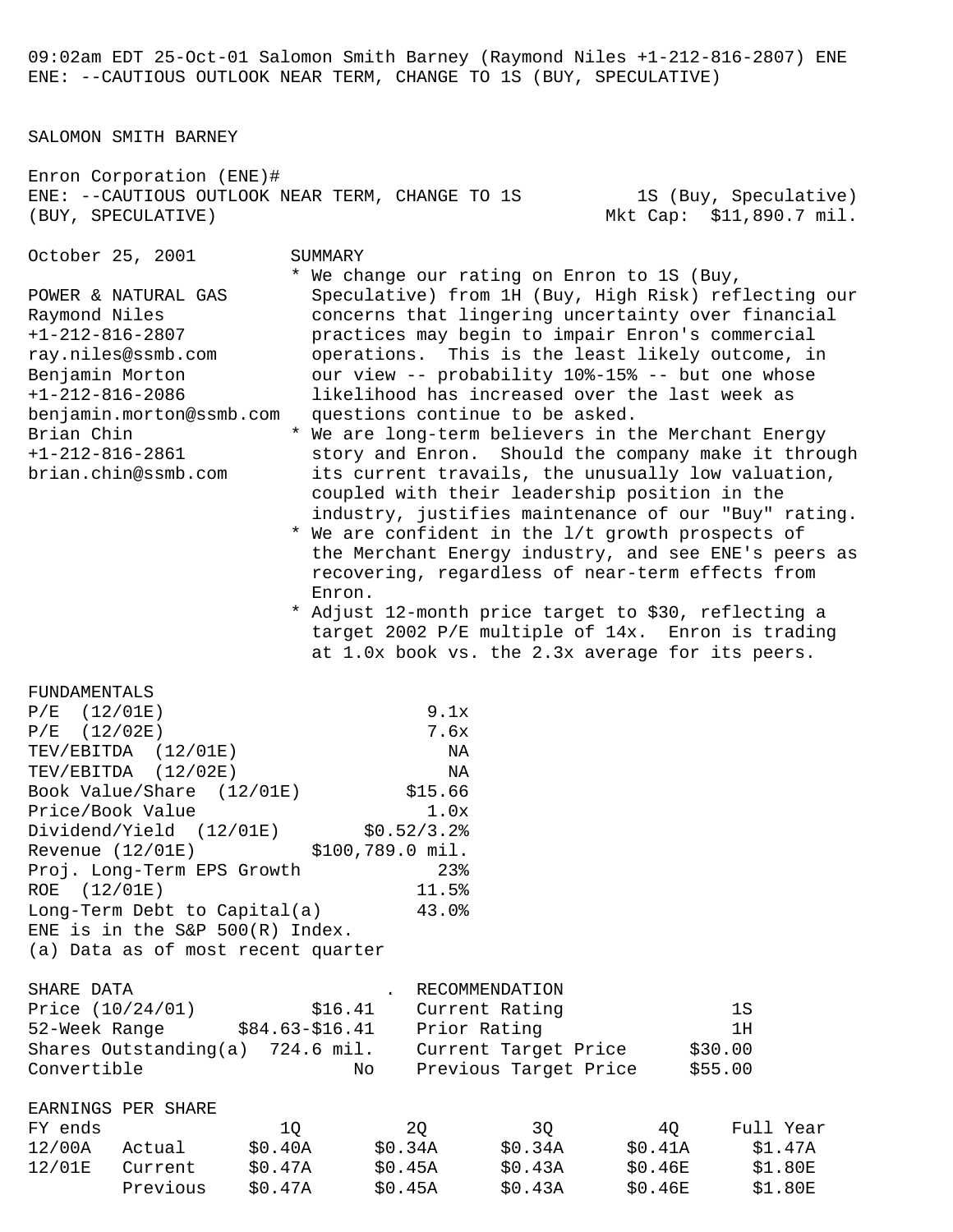| 12/02E | Current                                                           | ΝA | ΝA | ΝA | ΝA | \$2.15E |
|--------|-------------------------------------------------------------------|----|----|----|----|---------|
|        | Previous                                                          | ΝA | ΝA | ΝA | ΝA | \$2.15E |
| 12/03E | Current                                                           | ΝA | ΝA | ΝA | ΝA | ΝA      |
|        | Previous                                                          | ΝA | ΝA | ΝA | ΝA | NA      |
|        | First Call Consensus EPS: 12/01E \$1.81; 12/02E \$2.13; 12/03E NA |    |    |    |    |         |

### OPINION

We change our rating on Enron to 1S (Buy, Speculative) from 1H (Buy, High Risk). Our concern stems from lingering uncertainty, which may begin to impair Enron's commercial operations. This is the least likely outcome, in our view, but one whose probability has increased over the last week as questions continue to be asked about Enron's financial practices. While we think there is a still a low probability at this point of our worst-case scenario occurring -- no more than 10%-15% -- that probability has grown. We maintain a longerterm "Buy" perspective because of a combination of unusually low valuation and, should Enron emerge triumphant from its current travails, what is the industry's dominant Merchant Energy platform.

We think that concerns over Enron are spilling over into the share prices of Enron's peers, who were down 8% yesterday. Further, "sympathy" reductions in share price may occur if Enron tumbles further (obviously, reversing should Enron's shares recover). Longer-term, however, we see Enron's peers recovering, regardless of what happens to Enron. Either they will recover with a recovery in Enron's share price, or in a worst-case scenario, they will gain market share at Enron's expense, although there would likely be near-term impacts from a loss of Enron as a counter-party. Enron currently has approximately 25% market share in the power and natural gas markets, with its next nearest competitors holding market share in the 10%-15% range.

We also base our Buy rating because of what we know about Enron's financial situation. We are unwilling to change this solely because of speculation in the marketplace. What we know suggests to us that Enron has "hidden leverage" on its balance sheet. Attempting to pierce through these known off balancesheet vehicles, we estimate that Enron is effectively operating at a debt-tocapital ratio in the low 60% range. We think this is manageable, if this is the full extent of Enron's leverage.

## Valuation

Enron is now trading at 1.0x book value, vs. its peers, who are trading at 2.3x. On a 2002 P/E basis, Enron is trading at 7.6x vs. 12.3x for its peers. We think that under our most likely scenario -- of Enron's recovery -- Enron's shares will trade closer to its peers. We also think that the entire group will recover to a higher valuation. Using a target P/E of 14x our 2002 EPS estimate of \$2.15, we derive a new price target of \$30.

## Scenarios

Our worst-case and least likely scenario is that concerns over Enron's financial practices begin to affect their commercial operations because of a reduced willingness by counterparties to do business with Enron. This is the "meltdown" scenario. We think it is within Enron's power to control whether this occurs by fully answering questions related to their use of off-balance sheet financing to fund their operations. Why did they do this? What benefits accrued to the balance sheet and income statement from these practices? What is the magnitude, if any, of "hidden" private off balance sheet transactions? What does their balance sheet look like on a "look through" basis, i.e., if these off balance sheet vehicles were on Enron's books?